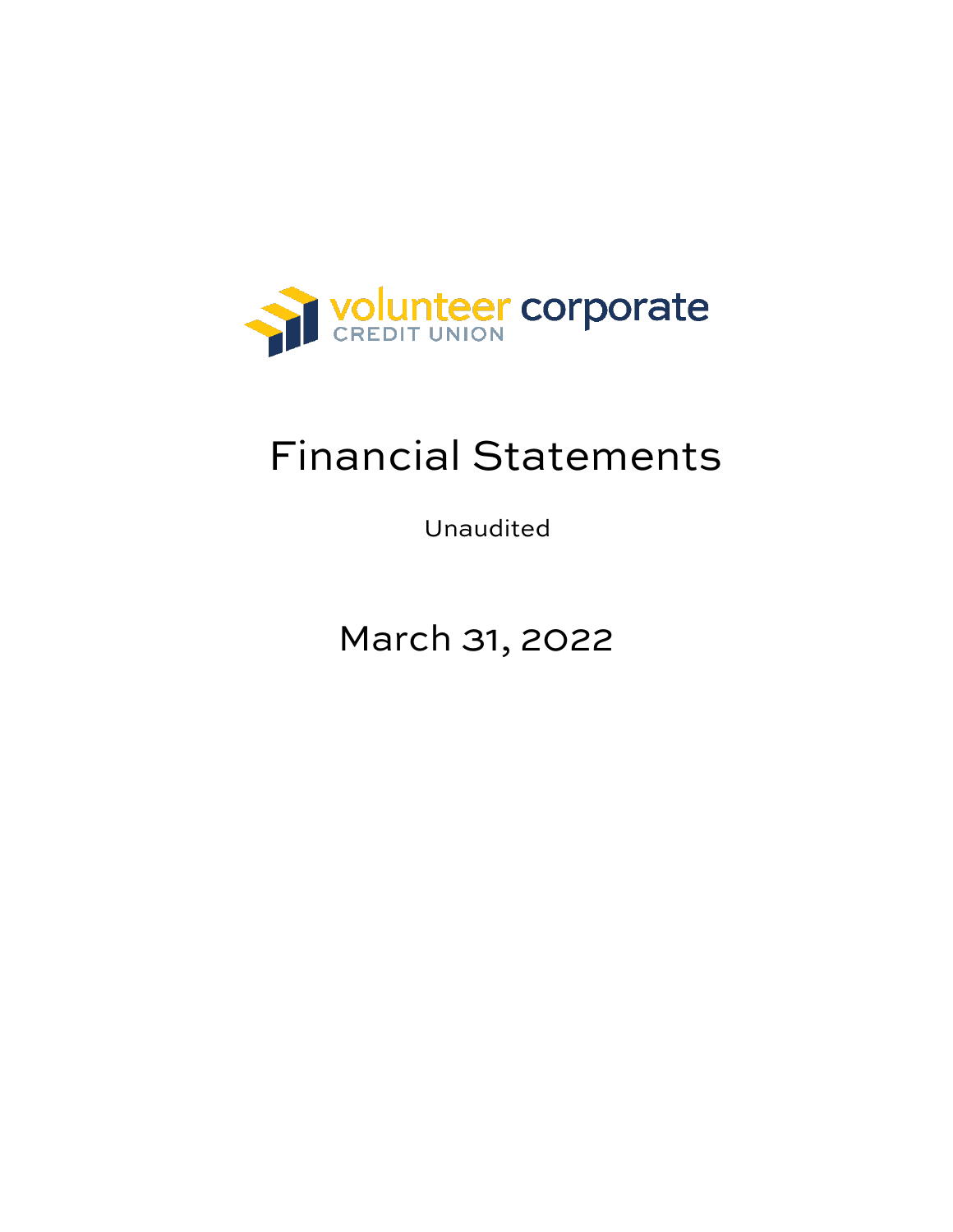As a corporate credit union, VolCorp's balance sheet is reflective of its member credit unions' balance sheets. During March we typically monitor seasonal inflows from consumer tax refunds at natural person credit unions. However even with increased seasonal deposits, March 2022 financials appear very different from the year prior. In March of 2021 a third wave of stimulus hit credit union shores, at a time when credit union assets were still evaluated from prior rounds. While many of you may still feel elevated, using VolCorp's membership as a sample, it appears the extreme liquidity in the credit union network has subsided to a degree.

The decreased in assets, successful operations, and income from VolCorp's claims on the U.S. Central FCU asset management estate have combined for positive trending in VolCorp's capital ratios. The Tier 1 capital ratio stands "well capitalized" at 5.40% and the retained earnings ratio of 2.78% sits agreeably above regulatory requirements. For the month net interest income was \$540 thousand, fee income was 716 thousand, and operating expenses were \$1.3 million. Total capital stands at \$136.8 million, an increase of \$31.3 million from the year prior.

Although many credit unions remain very liquid, VolCorp still strives to position itself for the possibility of unexpected membership liquidity needs. Assets remain heavily concentrated in risk free or low risk assets such as the Federal Reserve Bank, government guaranteed securities, and agency securities. The total securities portfolio stood at \$978 million at month end, compared with \$993 million during the same period last year. The portfolio's net unrealized loss was \$4 million at month-end. An unrealized loss is to be expected during a period of increasing interest rates, however management of a small unrealized loss relative to the size of the portfolio is indicative of current market conditions, concentration in floating rate instruments, and the quality of securities held in the portfolio. VolCorp also has access to three separate lines of credit to support liquidity if needed. The quality of assets held is ultimately reflected in the current Tier 1 risk-based capital ratio of 60.62%, which is much greater than its respective 'well capitalized' threshold of 6.00%.

The corporate's Asset-Liability Committee (ALCO) meets monthly overseeing investment activity, liquidity, asset-liability management, and credit risk. VolCorp's Enterprise Risk Management Committee (RMCO) meets regularly to monitor and address risks across the organization, based on strategic risk tolerance levels set by our board of directors. Our Supervisory Committee meets monthly to safeguard member assets through oversight of all audits and information security reporting.

Should you have questions regarding VolCorp's financial condition or strategies, please reach out to me by phone or email.

Respectfully submitted,

Justin Holt Chief Financial Officer 615-232-7955 [jholt@volorp.org](mailto:jholt@volorp.org)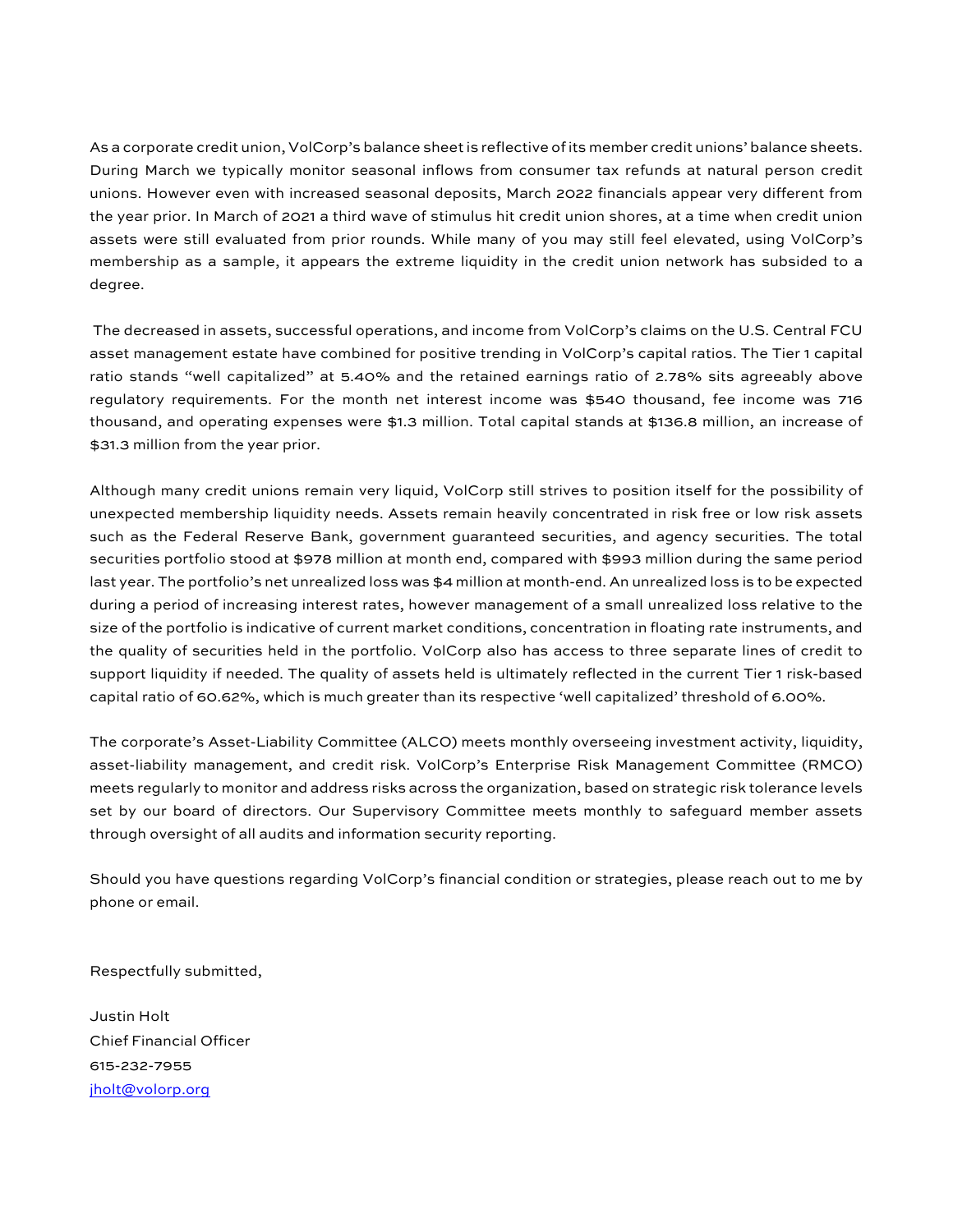## **Volunteer Corporate Credit Union Statement of Financial Condition (000)**

(unaudited)

|                                              | <b>March 2022</b> |             |               |              |               |
|----------------------------------------------|-------------------|-------------|---------------|--------------|---------------|
|                                              |                   |             |               |              | $\frac{9}{6}$ |
|                                              |                   | 2022        |               | <u> 2021</u> | Change        |
| <b>Assets</b>                                |                   |             |               |              |               |
| Cash and Cash Equivalents                    |                   | \$1,208,601 | \$            | 1,695,062    | -29%          |
| Certificates                                 |                   | 308         |               | 328          | $-6%$         |
| <b>FHLB Stock</b>                            |                   | 5,157       |               | 5,157        | O%            |
| <b>CLF Membership Stock</b>                  |                   | 20,374      |               | 20,371       | O%            |
| Investment Securities, at Fair Value         |                   | 973,978     |               | 1,090,045    | $-11%$        |
| Loans to Members                             |                   | 179         |               | 40           | 350%          |
| Investment in CUSOs                          |                   | 2,828       |               | 3,198        | $-12%$        |
| <b>Fixed assets</b>                          |                   | 3,599       |               | 3,442        | 5%            |
| <b>Other Assets</b>                          |                   | 13,665      |               | 10,151       | 35%           |
| <b>Total Assets</b>                          |                   | \$2,228,689 | $\frac{4}{5}$ | 2,827,793    | $-21%$        |
| <b>Liabilities</b>                           |                   |             |               |              |               |
|                                              |                   |             |               |              |               |
| Shares/Deposits                              |                   | \$2,004,608 | \$            | 2,653,340    | -24%          |
| <b>Borrowings</b>                            |                   | O           |               | O            | $O\%$         |
| <b>Other Liabilities</b>                     |                   | 88,472      |               | 65,098       | 36%           |
| <b>Total Liabilities</b>                     |                   | \$2,093,080 | $\frac{4}{5}$ | 2,718,438    | $-23%$        |
| <b>Member's Equity</b>                       |                   |             |               |              |               |
| Perpetual Contributed Capital                | \$                | 69,242      | \$            | 69,242       | $O\%$         |
| <b>Retained Earnings</b>                     |                   | 69,567      |               | 38,601       | 80%           |
| <b>Equity Acquired in Merger</b>             |                   | 863         |               | 863          | $O\%$         |
| <b>Total Capital</b>                         | \$                | 139,671     | $\frac{4}{5}$ | 108,706      | 28%           |
| <b>Unrealized Security Gains (Losses)</b>    |                   | (4,062)     |               | 649          | $-726%$       |
| <b>Total Members Equity</b>                  | $\ddot{\Phi}$     | 135,610     | $\frac{4}{5}$ | 109,355      | 24%           |
| <b>Total Liabilities and Member's Equity</b> |                   | \$2,228,689 | $\ddot{\phi}$ | 2,827,793    | $-21%$        |
|                                              |                   |             |               |              |               |
| Moving Daily Average Net Assets (MDANA)      |                   | \$2,317,987 | \$            | 2,852,742    | $-18.75%$     |
| <b>Retained Earnings Ratio</b>               |                   | 2.78%       | 1.70%         |              |               |
| <b>Tier 1 Capital Ratio</b>                  |                   | 5.40%       |               | 4.55%        |               |
| <b>Base NEV</b>                              |                   | 6.09%       |               | 3.87%        |               |